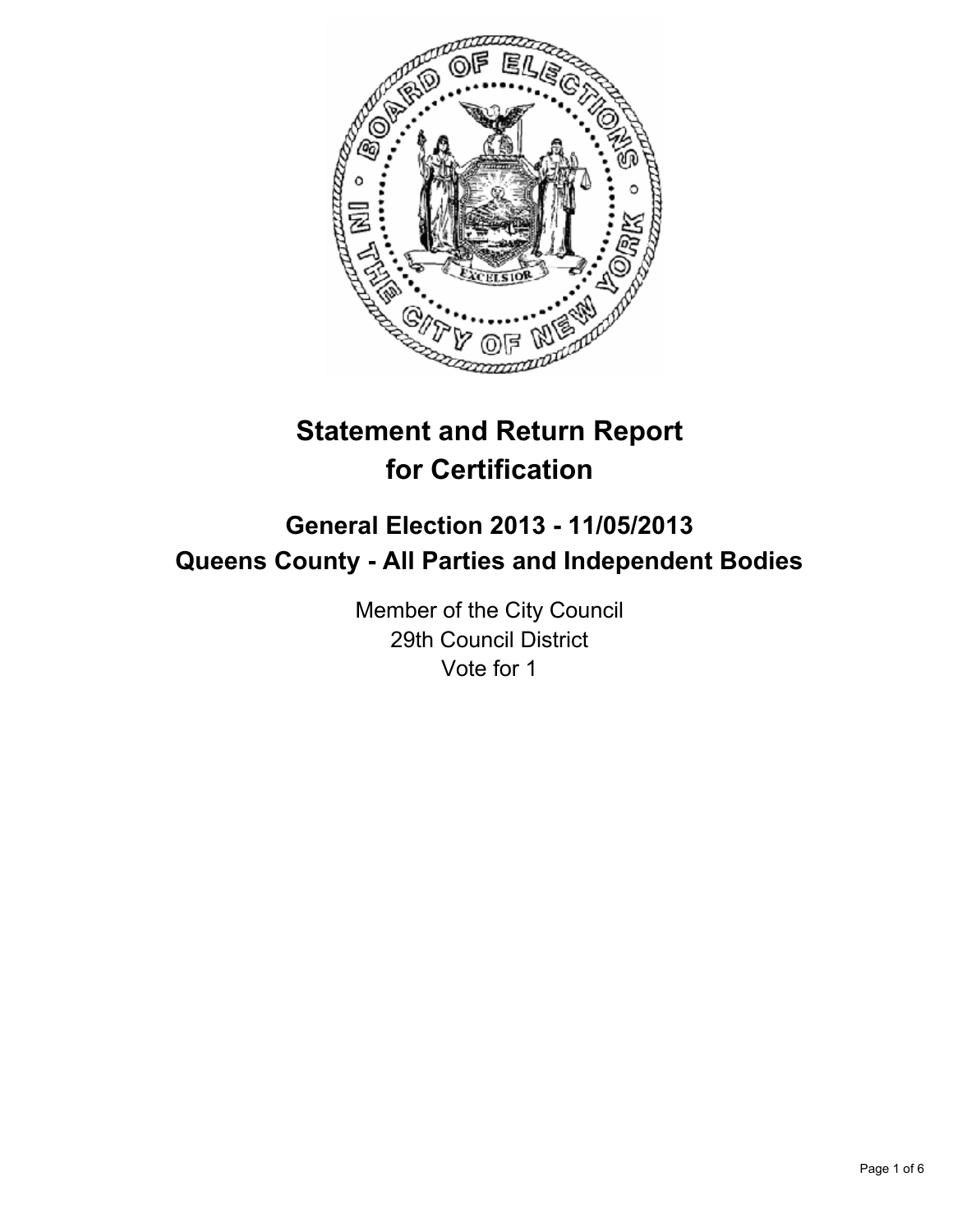

#### **Assembly District 24**

| <b>PUBLIC COUNTER</b>                                    | 516            |
|----------------------------------------------------------|----------------|
| <b>EMERGENCY</b>                                         | 0              |
| ABSENTEE/MILITARY                                        | 36             |
| FEDERAL                                                  | 0              |
| <b>SPECIAL PRESIDENTIAL</b>                              | 0              |
| <b>AFFIDAVIT</b>                                         | $\overline{7}$ |
| <b>Total Ballots</b>                                     | 559            |
| Less - Inapplicable Federal/Special Presidential Ballots | 0              |
| <b>Total Applicable Ballots</b>                          | 559            |
| KAREN KOSLOWITZ (DEMOCRATIC)                             | 427            |
| KAREN KOSLOWITZ (WORKING FAMILIES)                       | 22             |
| JON TORODASH (CIVIC VIRTUE)                              | 20             |
| ERIC ULRICH (WRITE-IN)                                   | 1              |
| <b>Total Votes</b>                                       | 470            |
| Unrecorded                                               | 89             |

#### **Assembly District 27**

| <b>PUBLIC COUNTER</b>                                    | 4,726        |
|----------------------------------------------------------|--------------|
| <b>EMERGENCY</b>                                         | 0            |
| ABSENTEE/MILITARY                                        | 211          |
| <b>FEDERAL</b>                                           | 0            |
| <b>SPECIAL PRESIDENTIAL</b>                              | $\mathbf{0}$ |
| <b>AFFIDAVIT</b>                                         | 23           |
| <b>Total Ballots</b>                                     | 4,960        |
| Less - Inapplicable Federal/Special Presidential Ballots | 0            |
| <b>Total Applicable Ballots</b>                          | 4,960        |
| KAREN KOSLOWITZ (DEMOCRATIC)                             | 3,455        |
| KAREN KOSLOWITZ (WORKING FAMILIES)                       | 331          |
| JON TORODASH (CIVIC VIRTUE)                              | 295          |
| ERIC ULRICH (WRITE-IN)                                   | 1            |
| <b>GAVYING GATFORD (WRITE-IN)</b>                        | 1            |
| JIM LECZYESTI (WRITE-IN)                                 | 1            |
| JOEL LONDY (WRITE-IN)                                    | 1            |
| MARIANA RIVERA (WRITE-IN)                                | 1            |
| PETER COOK (WRITE-IN)                                    | 1            |
| PETER GU (WRITE-IN)                                      | 1            |
| UNATTRIBUTABLE WRITE-IN (WRITE-IN)                       | 1            |
| <b>Total Votes</b>                                       | 4,089        |
| Unrecorded                                               | 871          |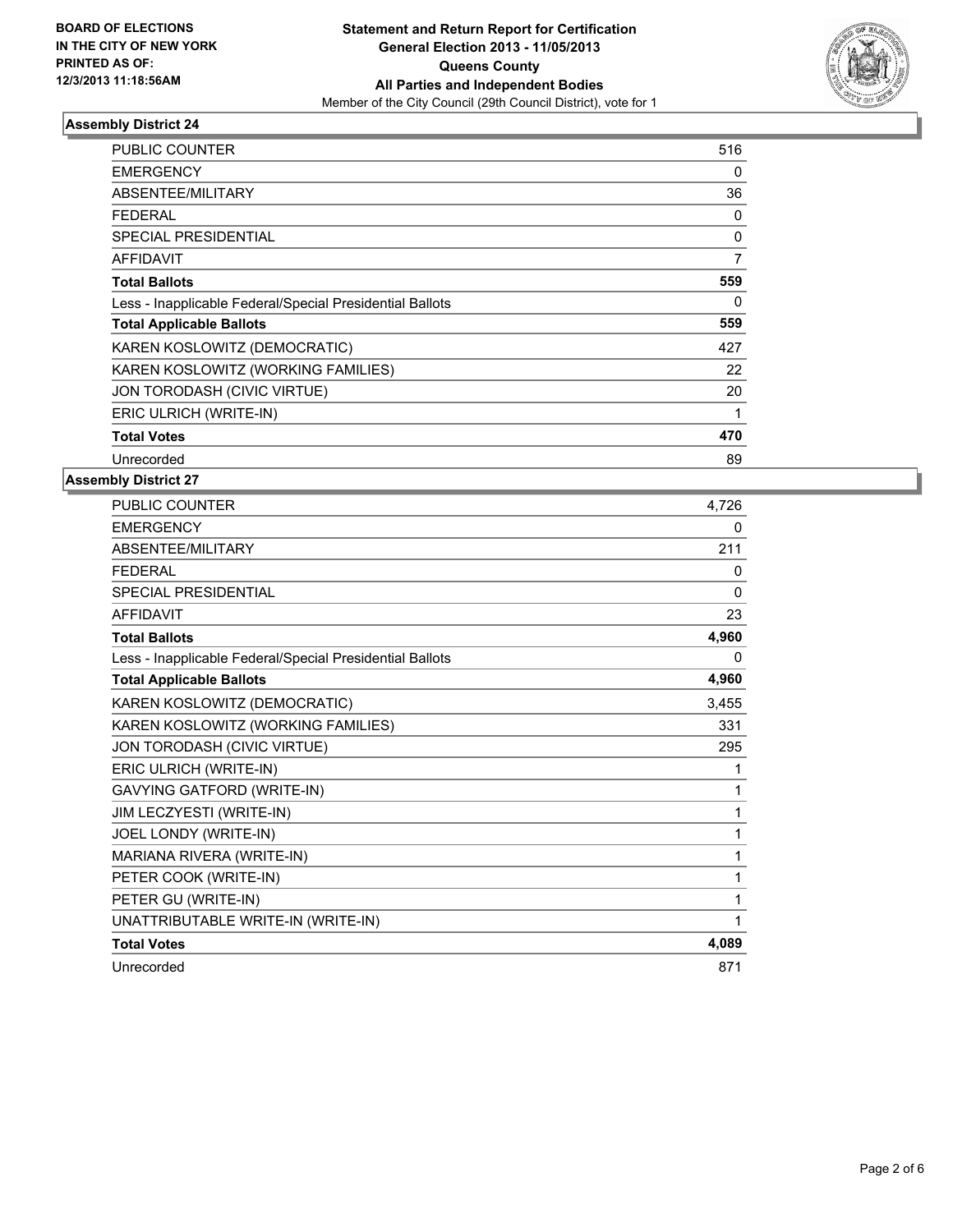

#### **Assembly District 28**

| <b>PUBLIC COUNTER</b>                                    | 13,082       |
|----------------------------------------------------------|--------------|
| <b>EMERGENCY</b>                                         | 0            |
| ABSENTEE/MILITARY                                        | 578          |
| <b>FEDERAL</b>                                           | 0            |
| SPECIAL PRESIDENTIAL                                     | 0            |
| <b>AFFIDAVIT</b>                                         | 60           |
| <b>Total Ballots</b>                                     | 13,720       |
| Less - Inapplicable Federal/Special Presidential Ballots | 0            |
| <b>Total Applicable Ballots</b>                          | 13,720       |
| KAREN KOSLOWITZ (DEMOCRATIC)                             | 9,403        |
| KAREN KOSLOWITZ (WORKING FAMILIES)                       | 904          |
| JON TORODASH (CIVIC VIRTUE)                              | 1,051        |
| ALAN HEVESI (WRITE-IN)                                   | 1            |
| ALINE MALASIE- MAAIN (WRITE-IN)                          | 3            |
| BARRY SOETORO (WRITE-IN)                                 | 1            |
| <b>BOB TURNER (WRITE-IN)</b>                             | 1            |
| BRIAN H. LOWY (WRITE-IN)                                 | 1            |
| CARYN HERMAN (WRITE-IN)                                  | 1            |
| CRAIG CARUANA (WRITE-IN)                                 | 1            |
| DAVID S PERRY (WRITE-IN)                                 | 1            |
| ELIZABETH CROWLEY (WRITE-IN)                             | 1            |
| EMIL CIMA (WRITE-IN)                                     | 1            |
| EUGENE HOLDCROFF (WRITE-IN)                              | 1            |
| FLORENTINA NICA (WRITE-IN)                               | 1            |
| JAMES MOONEY (WRITE-IN)                                  | 1            |
| JOHN ATTANAS (WRITE-IN)                                  | 1            |
| JONATHAN CAGOTANO (WRITE-IN)                             | 1            |
| JUAN REYES JR. (WRITE-IN)                                | 2            |
| LUCY LOPEZ (WRITE-IN)                                    | 1            |
| MARC A. ADLER (WRITE-IN)                                 | 1            |
| MATT HUNTER (WRITE-IN)                                   | 1            |
| MICHEAL BELEKIN (WRITE-IN)                               | 1            |
| MIKE BLOOMBERG (WRITE-IN)                                | 1            |
| PETER M HARSAOUS (WRITE-IN)                              | 1            |
| RALPH BISCOTTI (WRITE-IN)                                | 1            |
| SCOTT KHAN (WRITE-IN)                                    | 1            |
| SCOTT M HABER (WRITE-IN)                                 | $\mathbf{1}$ |
| UNATTRIBUTABLE WRITE-IN (WRITE-IN)                       | 14           |
| <b>Total Votes</b>                                       | 11,400       |
| Unrecorded                                               | 2,320        |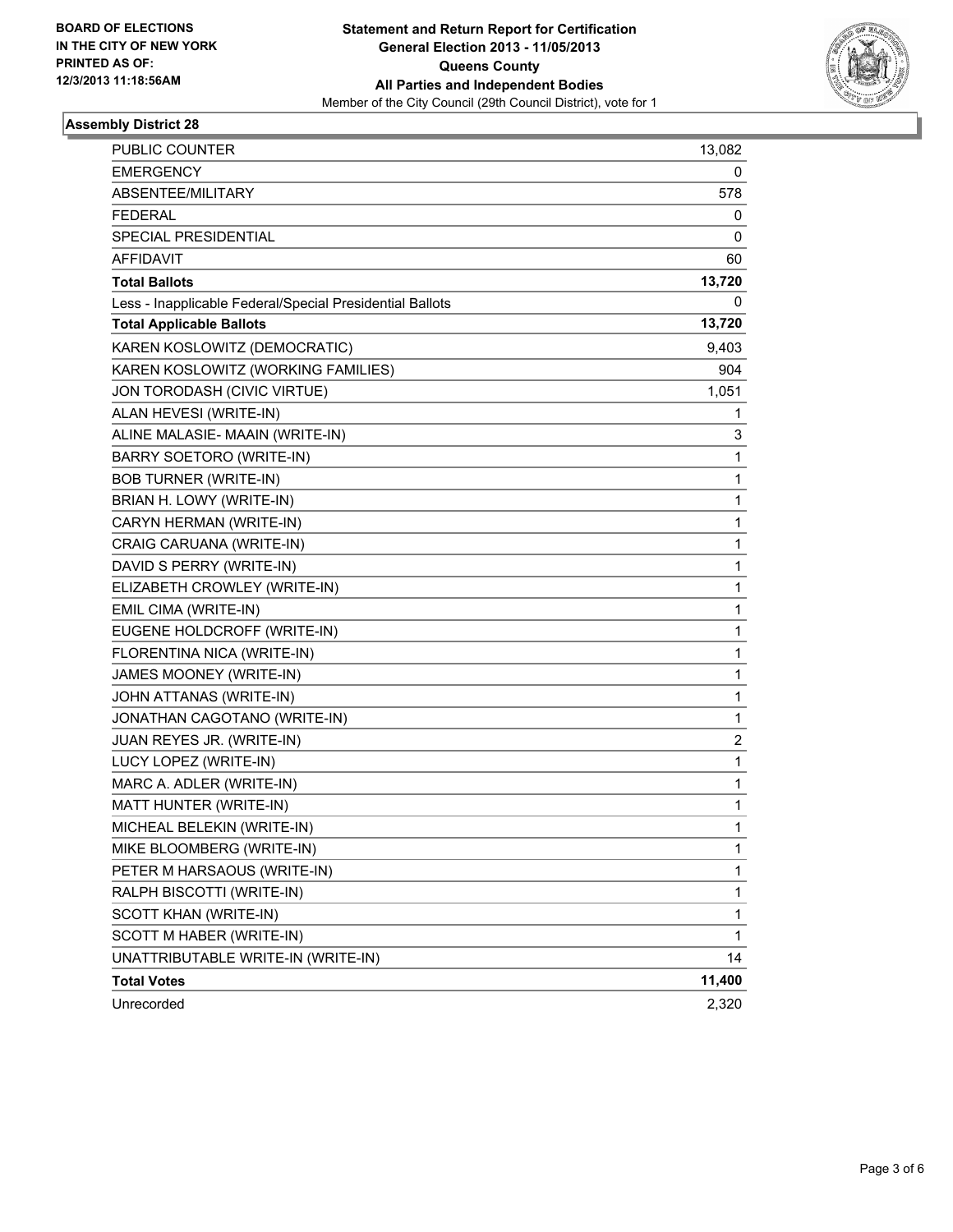

#### **Assembly District 30**

| <b>PUBLIC COUNTER</b>                                    | 440      |
|----------------------------------------------------------|----------|
| <b>EMERGENCY</b>                                         | 0        |
| ABSENTEE/MILITARY                                        | 59       |
| <b>FEDERAL</b>                                           | 0        |
| <b>SPECIAL PRESIDENTIAL</b>                              | $\Omega$ |
| <b>AFFIDAVIT</b>                                         | 4        |
| <b>Total Ballots</b>                                     | 503      |
| Less - Inapplicable Federal/Special Presidential Ballots | 0        |
| <b>Total Applicable Ballots</b>                          | 503      |
| KAREN KOSLOWITZ (DEMOCRATIC)                             | 308      |
| KAREN KOSLOWITZ (WORKING FAMILIES)                       | 25       |
| JON TORODASH (CIVIC VIRTUE)                              | 22       |
| CRAIG CARUANA (WRITE-IN)                                 | 1        |
| <b>Total Votes</b>                                       | 356      |
| Unrecorded                                               | 147      |

#### **Assembly District 35**

| <b>PUBLIC COUNTER</b>                                    | 845 |
|----------------------------------------------------------|-----|
| EMERGENCY                                                | 0   |
| ABSENTEE/MILITARY                                        | 22  |
| <b>FEDERAL</b>                                           | 0   |
| SPECIAL PRESIDENTIAL                                     | 0   |
| <b>AFFIDAVIT</b>                                         | 3   |
| <b>Total Ballots</b>                                     | 870 |
| Less - Inapplicable Federal/Special Presidential Ballots | 0   |
| <b>Total Applicable Ballots</b>                          | 870 |
| KAREN KOSLOWITZ (DEMOCRATIC)                             | 580 |
| KAREN KOSLOWITZ (WORKING FAMILIES)                       | 73  |
| JON TORODASH (CIVIC VIRTUE)                              | 45  |
| ANITA WHELDAN (WRITE-IN)                                 | 1   |
| <b>Total Votes</b>                                       | 699 |
| Unrecorded                                               | 171 |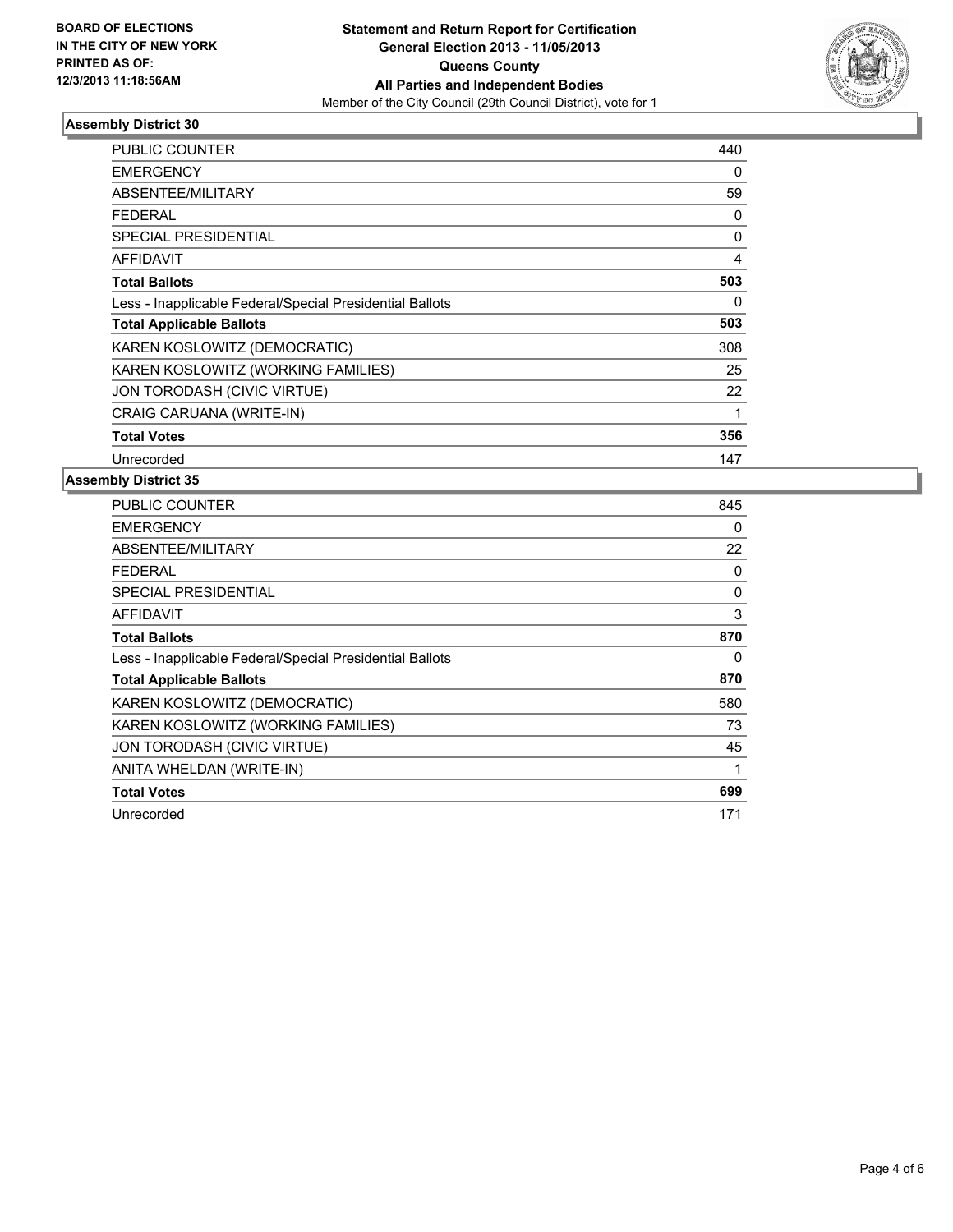

#### **Total for Member of the City Council (29th Council District) - Queens County**

| PUBLIC COUNTER                                           | 19,609         |
|----------------------------------------------------------|----------------|
| <b>EMERGENCY</b>                                         | 0              |
| ABSENTEE/MILITARY                                        | 906            |
| <b>FEDERAL</b>                                           | 0              |
| SPECIAL PRESIDENTIAL                                     | 0              |
| <b>AFFIDAVIT</b>                                         | 97             |
| <b>Total Ballots</b>                                     | 20,612         |
| Less - Inapplicable Federal/Special Presidential Ballots | 0              |
| <b>Total Applicable Ballots</b>                          | 20,612         |
| KAREN KOSLOWITZ (DEMOCRATIC)                             | 14,173         |
| KAREN KOSLOWITZ (WORKING FAMILIES)                       | 1,355          |
| JON TORODASH (CIVIC VIRTUE)                              | 1,433          |
| ALAN HEVESI (WRITE-IN)                                   | 1              |
| ALINE MALASIE- MAAIN (WRITE-IN)                          | 3              |
| ANITA WHELDAN (WRITE-IN)                                 | 1              |
| BARRY SOETORO (WRITE-IN)                                 | 1              |
| <b>BOB TURNER (WRITE-IN)</b>                             | 1              |
| BRIAN H. LOWY (WRITE-IN)                                 | 1              |
| CARYN HERMAN (WRITE-IN)                                  | 1              |
| CRAIG CARUANA (WRITE-IN)                                 | $\overline{2}$ |
| DAVID S PERRY (WRITE-IN)                                 | 1              |
| ELIZABETH CROWLEY (WRITE-IN)                             | 1              |
| EMIL CIMA (WRITE-IN)                                     | 1              |
| ERIC ULRICH (WRITE-IN)                                   | 2              |
| EUGENE HOLDCROFF (WRITE-IN)                              | 1              |
| FLORENTINA NICA (WRITE-IN)                               | 1              |
| GAVYING GATFORD (WRITE-IN)                               | 1              |
| JAMES MOONEY (WRITE-IN)                                  | 1              |
| JIM LECZYESTI (WRITE-IN)                                 | 1              |
| JOEL LONDY (WRITE-IN)                                    | $\mathbf{1}$   |
| JOHN ATTANAS (WRITE-IN)                                  | 1              |
| JONATHAN CAGOTANO (WRITE-IN)                             | 1              |
| JUAN REYES JR. (WRITE-IN)                                | $\mathbf{2}$   |
| LUCY LOPEZ (WRITE-IN)                                    | 1              |
| MARC A. ADLER (WRITE-IN)                                 | 1              |
| MARIANA RIVERA (WRITE-IN)                                | 1              |
| MATT HUNTER (WRITE-IN)                                   | 1              |
| MICHEAL BELEKIN (WRITE-IN)                               | 1              |
| MIKE BLOOMBERG (WRITE-IN)                                | 1              |
| PETER COOK (WRITE-IN)                                    | 1              |
| PETER GU (WRITE-IN)                                      | 1              |
| PETER M HARSAOUS (WRITE-IN)                              | 1              |
| RALPH BISCOTTI (WRITE-IN)                                | 1              |
| SCOTT KHAN (WRITE-IN)                                    | 1              |
| SCOTT M HABER (WRITE-IN)                                 | 1              |
| UNATTRIBUTABLE WRITE-IN (WRITE-IN)                       | 15             |